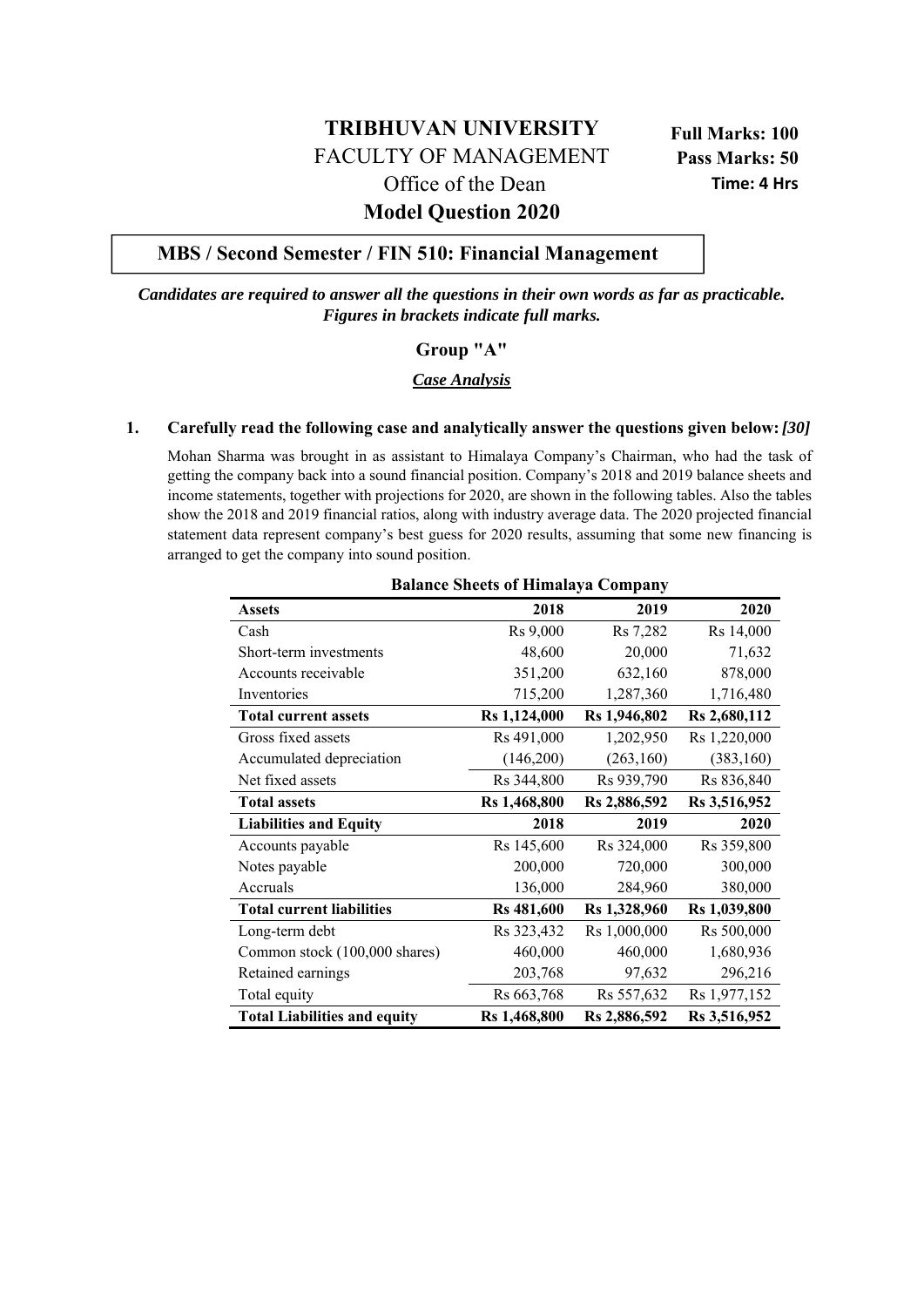|                                |            | 2018                  | 2019          | 2020         |
|--------------------------------|------------|-----------------------|---------------|--------------|
| Sales                          |            | Rs 3,432,000          | Rs 5,834,400  | Rs 7,035,600 |
| Less: Cost of goods sold       |            | Rs 2,864,000          | Rs 4,980,000  | Rs 5,800,000 |
| Other expenses                 |            | 340,000               | 720,000       | 612,960      |
| Depreciation                   |            | 18,900                | 116,960       | 120,000      |
| <b>Total operating costs</b>   |            | Rs 3,222,900          | Rs 5,816,960  | Rs 6,532,960 |
| <b>EBIT</b>                    |            | Rs 209,100            | Rs 17,440     | Rs 502,640   |
| Less Interest expenses         |            | 62,500                | 176,000       | 80,000       |
| <b>EBT</b>                     |            | Rs 146,600            | (Rs 158, 560) | Rs 422,640   |
| Less Taxes (40%)               |            | 58,640                | (63, 424)     | 169,056      |
| Net income                     |            | Rs 87,960             | (Rs 95, 136)  | Rs 253,584   |
| Other data:                    |            |                       |               |              |
| Stock price                    |            | Rs 8.50               | Rs 6.00       | Rs 12.17     |
| Shares outstanding             |            | 100,000               | 100,000       | 250,000      |
| <b>EPS</b>                     |            | Rs 0.88               | (Rs 0.951)    | Rs 1.014     |
| <b>DPS</b>                     |            | Rs 0.22               | Rs 0.11       | Rs 0.22      |
| Tax rate                       |            | 40%                   | 40%           | 40%          |
| Book value per share           |            | Rs 6.638              | Rs 5.576      | Rs 7.909     |
| Lease payments                 |            | Rs 40,000             | Rs 40,000     | Rs 40,000    |
|                                |            | <b>Ratio Analysis</b> |               |              |
| <b>Financial Ratios</b>        | 2018       | 2019                  | 2020          | Industry     |
|                                |            |                       |               | Average      |
|                                |            |                       |               |              |
| Current ratio                  | 2.3        | 1.5                   | ----          | 2.5          |
| Quick ratio                    | 0.8        | 0.496                 |               | 1.2          |
| Inventory turnover             | 4.8        | 4.5                   |               | 5.5          |
| Days sales outstanding         | 37.3       | 39.6                  |               | 40 days      |
| Fixed assets turnover          | 10.0       | 6.2                   | ----          | 6.5          |
| Total assets turnover          | 2.3        | 2.0                   | ----          | 2.5          |
| Debt ratio                     | 54.8%      | 80.7%                 |               | 50.0%        |
| Times interest earned          | 3.3        | 0.1                   | ----          | 6.2          |
|                                |            |                       |               |              |
| Profit margin                  | 2.6%       | $-1.6%$               | ----          | 3.6%         |
| Basic earning power            | 14.2%      | 0.6%                  |               | 17.8%        |
| <b>ROA</b>                     | 6.0%       | $-3.3%$               |               | 9.0%         |
| <b>ROE</b>                     | 13.3%      | $-17.1%$              |               | 17.9%        |
| Price/earnings (P/E)           | 9.7        | $-6.3$                |               | 16.2         |
| Price/cash flow<br>Market/book | 8.0<br>1.3 | 27.5                  |               | 7.6<br>2.9   |

**Income Statements of Himalaya Company** 

Mohan examined monthly data for 2019 (not given in the case), and he detected an improving pattern during the year. Monthly sales were rising, costs were falling, and large losses in the early months had turned to a small profit by December. Thus, the annual data looked somewhat worse than final monthly data. Also, it appeared to be taking longer for the advertising program to get the message across, for the new sales offices to generate sales, and for the new manufacturing facilities to operate efficiently. In other words, the lags between spending money and deriving benefits were longer than company's managers had anticipated. For these reasons, Mohan and the chairman see hope for the companyprovided it can survive in the short run.

Mohan must prepare an analysis of where the company is now, what it must do to regain its financial health, and what actions should be taken. Your assignment is to help him answer the following questions.

a. Why are ratios useful? What are the five major categories of ratios?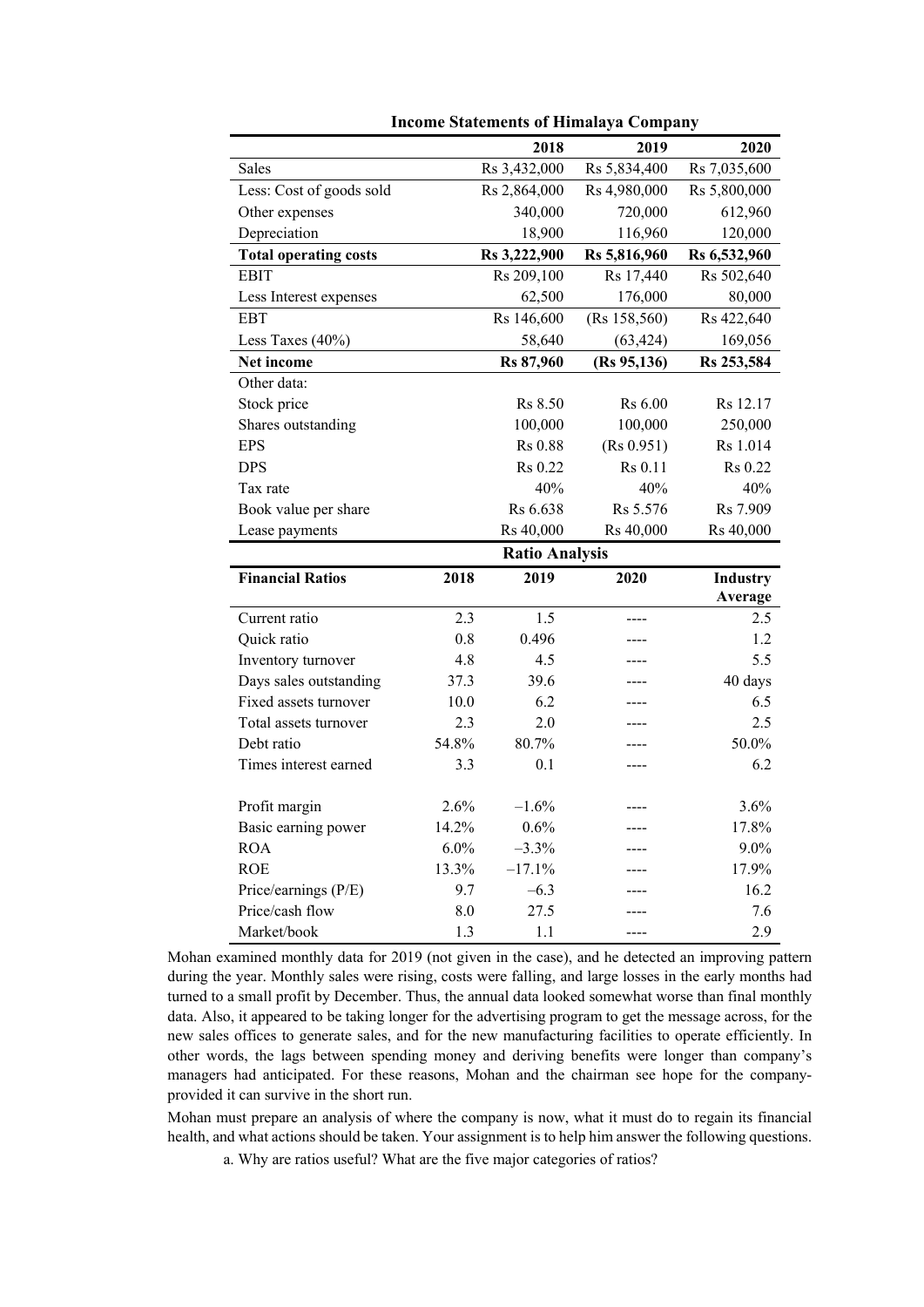b. Calculate the 2020 current and quick ratios based on the projected balance sheet and income statement data. What can you say about the company's liquidity position in 2018 and 2019, and as projected for 2020? We often think of ratios being useful (1) to managers to help run business, (2) to bankers for credit analysis, and (3) to stockholders for stock valuation. Would these different types of analysts have an equal interest in the liquidity ratios?

c. Calculate the 2020 inventory turnover ratio, days sales outstanding (DSO), fixed assets turnover, and total assets turnover. How Does Company's utilization of assets stack up against that of other firms in its industry?

d. Calculate the 2020 debt ratio and times-interest-earned. How does company compare with the industry with respect to financial leverage? What can you conclude from these ratios?

e. Calculate the 2020 profit margin, basic earning power, return on assets, and return on equity. What can you say about these ratios?

f. Calculate the 2020 price/earnings ratio, price/cash flow ratio and market/book ratio. Do these ratios indicate that investors are expected to have a high or low value of the company?

#### **Group "B"**

#### *Long Answer Questions*

### *Answer any THREE questions:*  $[3 \times 15 = 45]$

- **2.** Why do you think that value maximization is an appropriate objective of the firm? Does it lead to maximization of the wealth of shareholders? Does an attempt by the management to maximize value of the firm benefit the society? Explain.
	- **3.** Nowadays, everyone is looking for a quick bite. At present there are many companies offering a variety of ready to eat snacks. But there have been many reports cautioning us about the unhygienic and unhealthy constituents in these snacks. The growing demand of snacks among youth and children and the absence of a healthier alternative, caught your attention. With the vision of providing better and healthier snacks you launched you own company "Healthy Snacks Pvt. Ltd". There are two mutually exclusive business proposals: Project A and Project B. You have to evaluate these proposals and find the better proposal.

Project A, the proposal of setting up company's own manufacturing plant involves initial investment of Rs 25, 00,000. Project B, the proposal of outsourcing the production to another firm, involves an initial investment of Rs 15,00,000. The market analyst forecasted the following cash flow estimates for two projects over four years of period.

| Year |             | <b>Cash Flow After Tax</b> |  |
|------|-------------|----------------------------|--|
|      | Project A   | <b>Project B</b>           |  |
|      | Rs 9,00,000 | Rs 7,00,000                |  |
|      | 9,00,000    | 5,00,000                   |  |
|      | 9,00,000    | 3,50,000                   |  |
|      | 9,00,000    | 400,000                    |  |

Depreciation, salvage values, net working capital requirements, and tax effects are all included in these cash flows. Based on the subjective risk assessments, both projects have risk characteristics that require a return of 10 percent. You must now determine which of the projects should be accepted.

- a. What do you mean by the payback period? Calculate the payback period for Project A and B. According to the payback criterion, which project do you accept? *[4]*
- b. What do you mean by the term net present value (NPV)? Determine the NPV of each project. According to NPV, which project should be accepted? *[6]*
- c. Define the term internal rate of return (IRR). What is each project's IRR? According to IRR, which project should be accepted? Explain. *[5] [5]*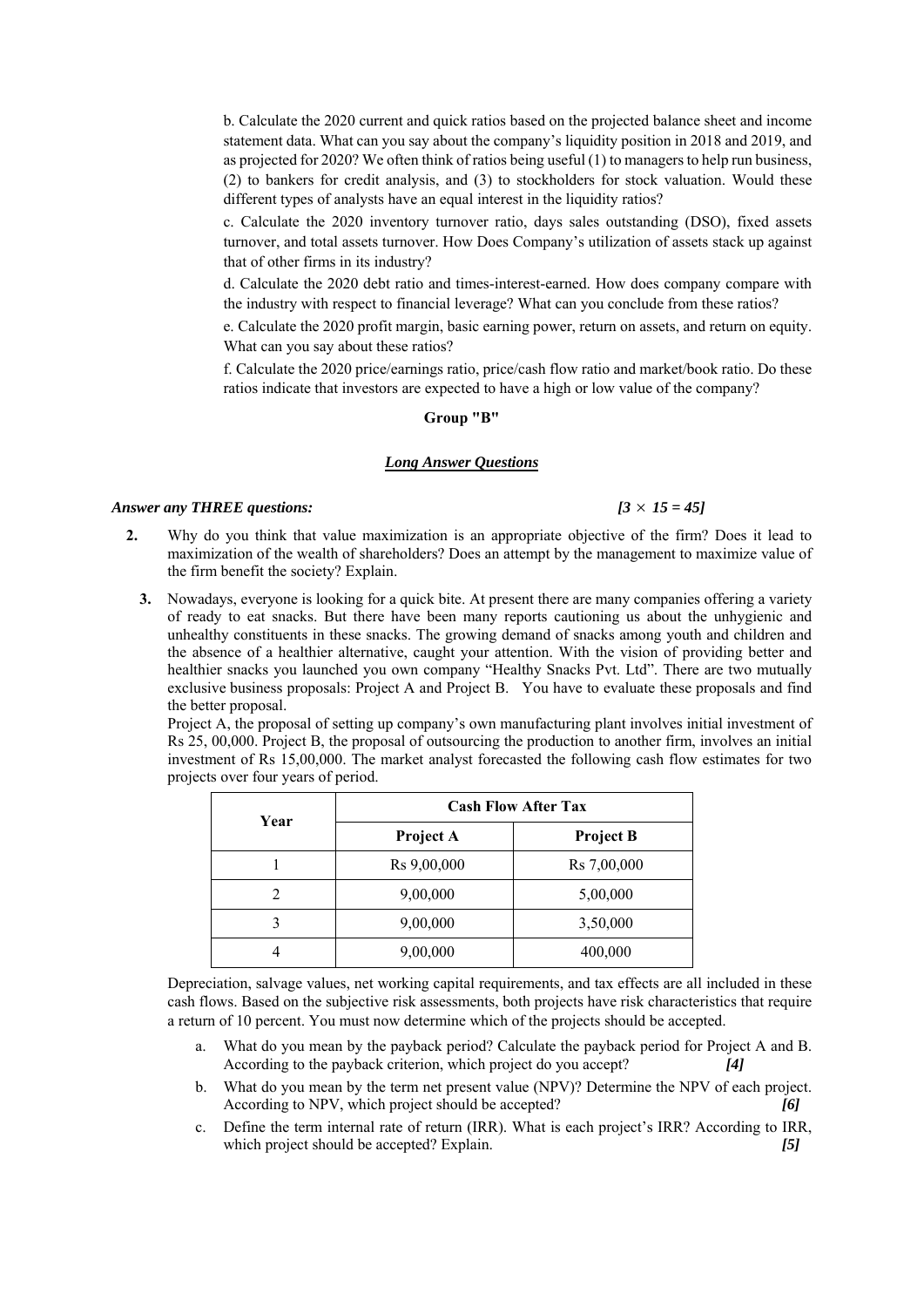**4.** Consider the probability distribution of alternative rates of return associated with Stock S and Stock T given in the following table

|                         |             | <b>Rate of Return</b> |                |
|-------------------------|-------------|-----------------------|----------------|
| <b>State of economy</b> | Probability | <b>Stock S</b>        | <b>Stock T</b> |
|                         | 0.3         | 20%                   | $0\%$          |
|                         | 0.4         | 15                    | 40             |
|                         | 0.3         | 10                    | 40             |

- a. Calculate the expected return and standard deviation of Stock S and Stock T.
- b. If you form a portfolio of Stock S and Stock T comprising 60 percent wealth in Stock S and the rest in Stock T, calculate the risk and return of your portfolio. Are you able to diversify the risk forming the portfolio?
- c. Calculate risk minimizing weight of Stock S and Stock T. Compare risk and return of minimum variance portfolio with risk and return of the portfolio formed in part 'b'.
- **5.** On January 1, 2018, the total assets of the Shikhar Company were Rs 270 million. The firm's present capital structure, which follows, is considered to be optimal. Assume that there is no short-term debt.

| Long-term debt               | Rs 135,000,000 |
|------------------------------|----------------|
| Common equity                | 135,000,000    |
| Total liabilities and equity | Rs 270,000,000 |

New bonds will have a 10 percent coupon rate and will be sold at par. Common stock, currently selling at Rs 250 a share, can be sold to net the company Rs 225 a share. Stockholders' required rate of return is estimated to be 12 percent, consisting of a dividend yield of 4 percent and an expected growth rate of 8 percent. Retained earnings are estimated to be Rs 13.5 million. The marginal tax rate is 40 percent. Assuming that all asset expansion (gross expenditures for fixed assets plus related working capital) is included in the capital budget, the rupee amount of the capital budget, ignoring depreciation, is Rs 135 million.

- a. To maintain the present capital structure, how much of the capital budget must Shikhar finance by equity? How much of the new equity funds needed must be generated internally? Externally?
- b. Calculate the cost of each of the equity components.
- c. Calculate the WACC (1) below and (2) above the break in the MCC schedule.  $[4+5+6]$

# **Group "C"**

#### *Short Answer Questions*

#### *Answer any FIVE questions: [5 5 = 25]*

- **6.** What are the financing policies of current assets? How long-term and short-term funds are used under aggressive financing policy?
- **7.** How do you measure business risk and financial risk? Explain.
- **8.** Describe the concept of behavioural finance.
- **9.** Himalayan Export Limited issued a 15-year, 10% annual coupon bond 5- years ago. Market interest rate since the bond issued had been increased significantly. Today, the market interest rate on similar risk class bond is 12%. What is the bond's current price? How does market interest rate affect the value of a bond?
- **10.** Himalaya Herbal Company's common stock just paid a dividend of Rs 60 a share. The dividend is expected to grow at constant rate 6 per year for ever. Investors' required rate of return is 15 percent. Also calculate dividend yield and capital gain yield for the first year.